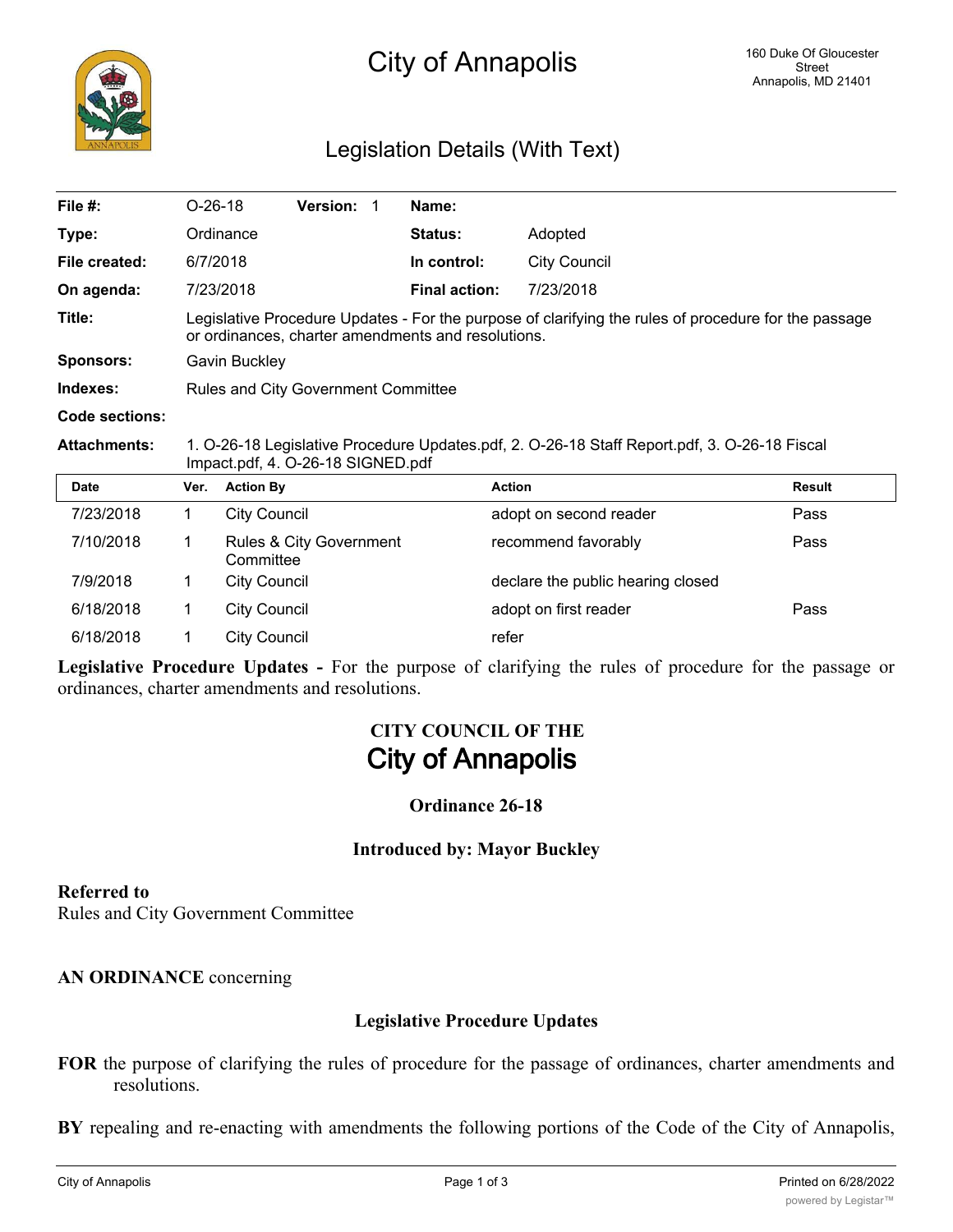2018 Edition 2.16.090

**SECTION I: BE IT ESTABLISHED AND ORDAINED BY THE ANNAPOLIS CITY COUNCIL** that the Code of the City of Annapolis shall be amended to read as follows:

# **TITLE 2 - ADMINISTRATION**

## **Chapter 2.16 - CITY COUNCIL Article 1 - Rules of Procedure**

#### **Section 2.16.090 - Reading, amendment and passage of ordinances, etc.**

- A. All laws shall be enacted by ordinance or charter amendment. Every ordinance and every charter amendment shall be read three times by its title before a final vote is taken for its passage. However, by unanimous consent of the council in session, this procedure may be waived and the ordinance read two times by title only and the third reading shall not be held. No ordinance or charter amendment shall be amended except upon its second reading. Every ordinance and every charter amendment shall be read the first time at the meeting at which it is introduced and a vote shall be taken on the first reading. The ordinance or charter amendment shall then lie on the table, after which it shall be read the second and third time and final action taken. All three readings of an ordinance and charter amendment shall occur during the same term of the Council.
- B. With the exception of referrals to the Planning Commission, all ordinances, resolutions and charter amendments shall be discharged without the necessity of a motion from any committee or commission to which it has been referred ninety days after first reading. The ordinance or charter amendment shall thereafter be placed on the agenda of the next regular City Council meeting and all subsequent Council meetings until the Council votes to postpone consideration for a specific amount of time not to exceed ninety days, or votes to adopt or defeat the legislation. All legislation referred to the Planning Commission shall be by way of the Department of Planning and Zoning which shall complete its review, make recommendations, and place the legislation on the agenda of the Planning Commission meeting that is to take place within sixty days of the first reading by the City Council. An ordinance that proposes to amend the zoning of any piece of property shall be referred to the Planning Commission and may not be placed upon a City Council agenda until the findings and recommendations of the Planning Commission have been received consistent with Chapter 21.34. Other legislation referred to the Planning Commission shall be discharged without the necessity of a motion from the Planning Commission one hundred eighty days after first reading by the City Council. The legislation shall thereafter be placed on the agenda of the next meeting and all subsequent regular meetings until the City Council votes to postpone consideration for a specific amount of time not to exceed ninety days, or votes to adopt or defeat the legislation.
- C. All resolutions shall be read twice by title and may be passed after the second reading. Every resolution shall be read the first time at the meeting at which it is introduced, and the resolution shall then lie on the table after which it shall be read a second time and final action taken. Both readings of a resolution shall occur during the same term of the Council.
- D. The foregoing notwithstanding, by a unanimous consent of the council in session, the City Council in session, by a unanimous vote, may waive the procedure set forth in subparagraphs A and C of this Section 2.16.090, for the reading of ordinances and resolutions prior to voting to adopt or defeat any ordinance or resolution may be passed at the meeting of theits introduction.
- E. A fiscal impact note shall be submitted by the Finance Director on every ordinance, charter amendment, and resolution no later than the date such ordinance, charter amendment, or resolution is to be heard at

public hearing. Any ordinance or resolution waiving or reducing City fees shall be referred to the Finance